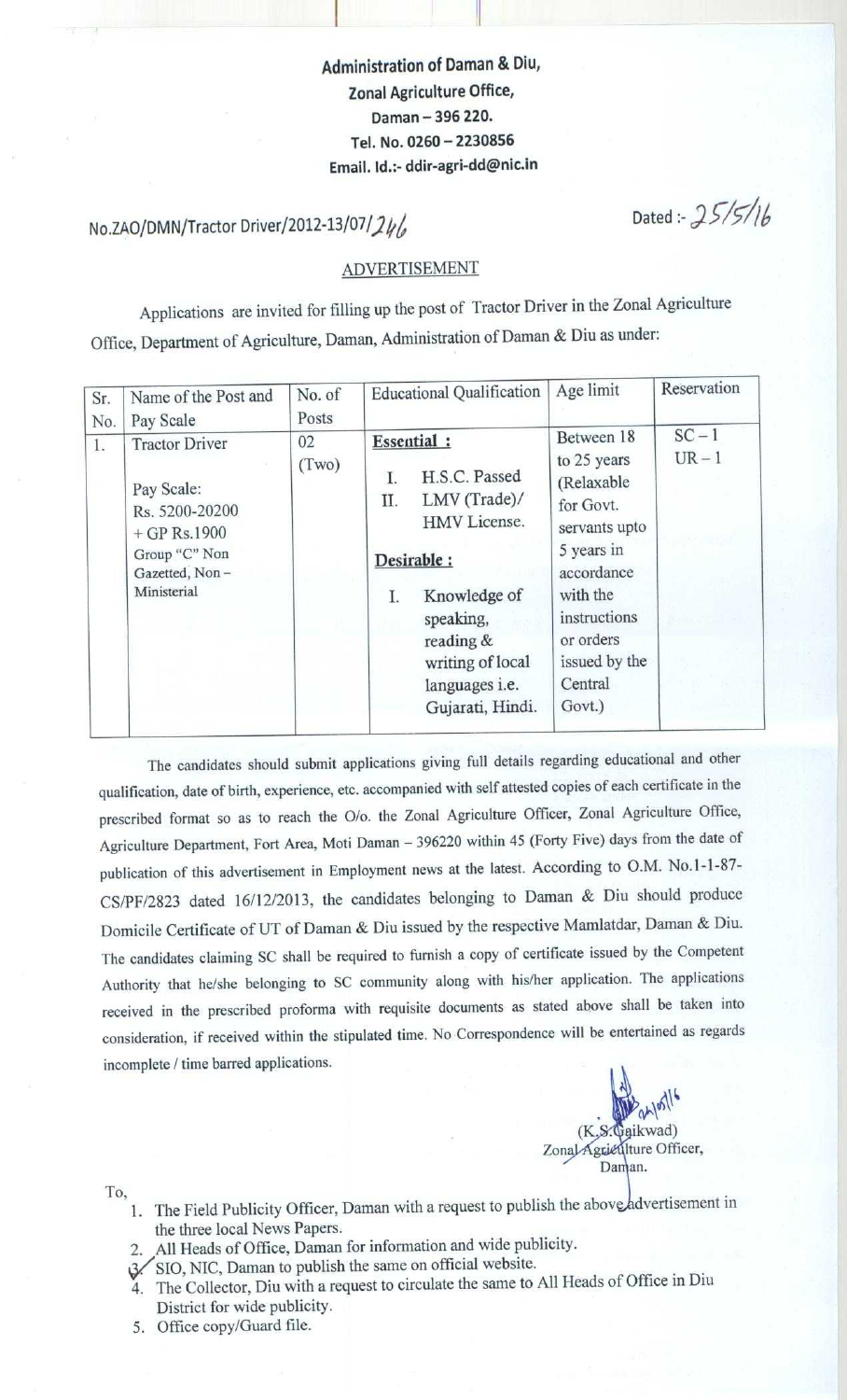संघ प्रदेश दमण एवं दीव प्रशासन U.T. Administration of Daman & Diu, कृषि विभाग / Department of Agriculture, क्षेत्रीय कृषि कार्यालय / Zonal Agriculture Office, मोटी- दमण / Moti Daman. दूरभाष - 0260 - 2230856 ईमेल - ddir-agri-dd@nic.in

सं. क्षे. कृ. अ./दमण / ट्रैक्टर ड्राईवर /2012-13/07/246 दिनांक:- 25705/2016.

## <u>विज्ञापन</u>

दमण एवं दीव प्रशासन के आंचलिक कृषि कार्यालय, कृषि विभाग, दमण में ट्रैक्टर ड्राईवर पद की भर्ती हेतु निम्नलिखित के अनुसार आवेदन आमंत्रित किये जाते हैं।

| क्र.सं. | पद का नाम<br>एवं वेतनमान                                                                                                | पद की<br>संख्या          | शैक्षणिक<br>योग्यताएँ                                                                                              | आयु सीमा                                                                                                                                            | आरक्षण                                |
|---------|-------------------------------------------------------------------------------------------------------------------------|--------------------------|--------------------------------------------------------------------------------------------------------------------|-----------------------------------------------------------------------------------------------------------------------------------------------------|---------------------------------------|
| 1.      | टैक्टर ड्राईवर<br>वेतनमान रू.<br>5200 - 20200<br>+ (ग्रेड वेतन<br>रू. 1900)<br>वर्ग "ग"<br>अराजपत्रित,<br>अलिपिक वर्गीय | 02<br>( d <sup>1</sup> ) | • अनिवार्य :-<br>1. उच्च<br>माध्यमिक वर्ग<br>उतीर्ण<br>2. हल्का मोटर<br>वाहन (ट्रेड) /<br>भारी मोटर<br>वाहन लाईसंस | उम्र 18-25<br>वर्ष (केंद्र सरकार<br>दवारा जारी निर्देश और<br>आदेशानुसार सरकारी<br>कर्मचारी की आयु सीमा<br>में 5 साल की<br>रियायत दी जाएगी $\bigcap$ | अनुसूचित जाती - 1<br>सामान्य वर्ग - 1 |
|         |                                                                                                                         |                          | वाछनीय :-<br>1. स्थानीय<br>भाषाओं अर्थात<br>गुजराती,<br>हिन्दी<br>भाषा<br>बोलने, पढने<br>लिखने<br>और<br>का ज्ञान । |                                                                                                                                                     |                                       |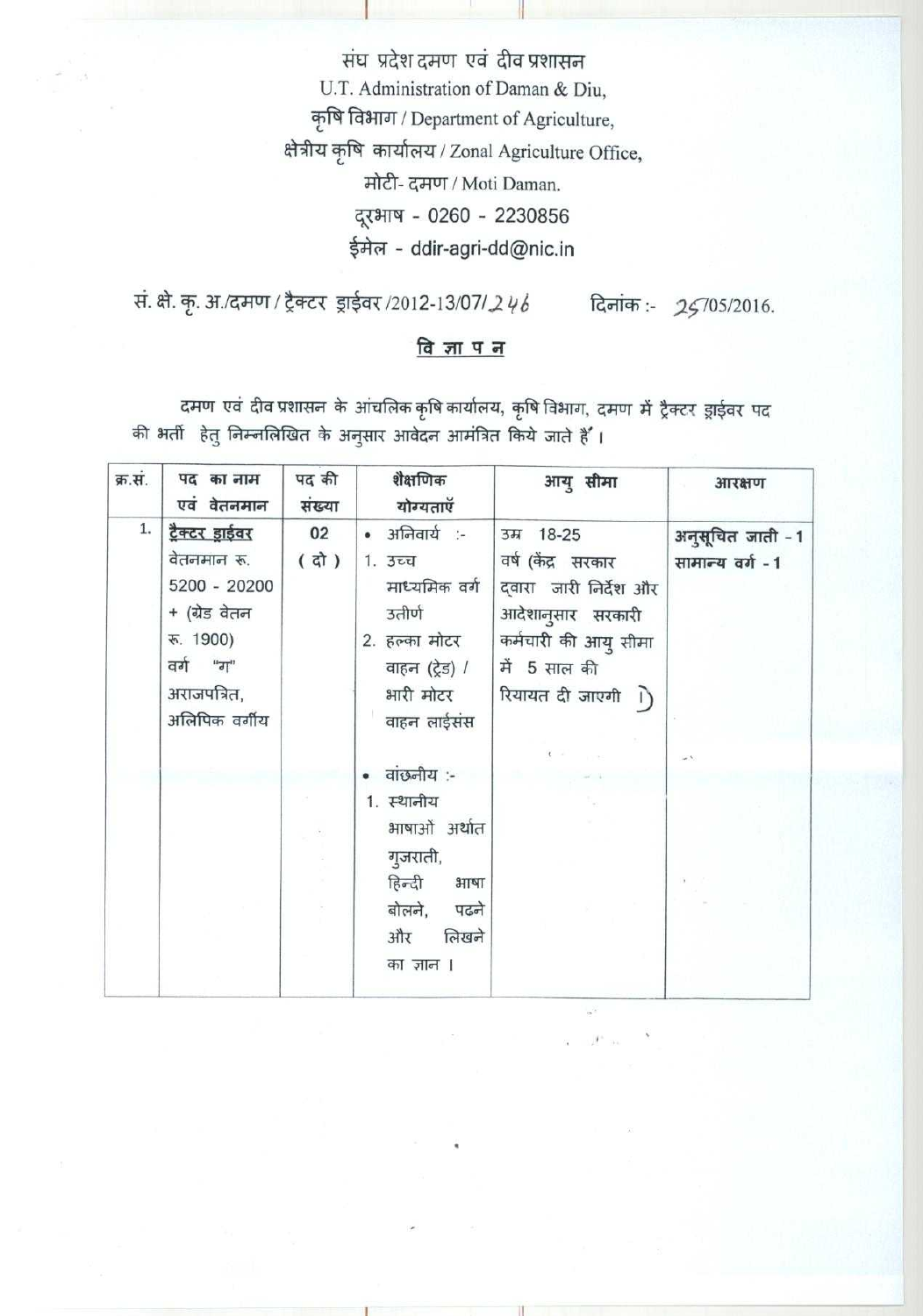अभयर्थी अपना आवेदन शैक्षणिक एवं अन्य योग्यताओं से संबंधित अपने संपूर्ण विवरण, जन्म तिथि, अनुभव आदि प्रत्येक प्रमाणपत्रों की स्वअभिप्रमाणित प्रति सहित प्रेषित करें, ताकि आंचलिक कृषि कार्यालय, कृषि विभाग, फोर्ट एरिया, मोटी दमण - 396 220 में यह विज्ञापन रोजगार समाचार में प्रकाशित होने की तिथि से 45 (पैंतालिस) दिनों के भीतर अवश्य प्राप्त हो जाए । यह आवेदन पत्र वेबसाईट www. daman.nic.in पर भी उपलब्ध है।

कार्यालय ज्ञापन संख्या 1-1-87/सी.एस./पी.एफ./2823, दिनांक 16/12/2013 के अनुसार दमण एवं दीव के निवासी आवेदकों को तहसीलदार, दमण एवं दीव, दमण द्वारा जारी निवास प्रमाणपत्र प्रस्तुत करने पर प्राथमिकता दी जा<u>एगी</u> । अनुसूचित जाति वर्ग होने का दावा करने वाले अभ्यर्थियों को अपने आवेदन के साथ सक्षम प्राधिकारी द्वारा जारी किये गये प्रमाणपत्र की स्वअभिप्रमाणित प्रति प्रस्तुत करनी जरूरी है ।ऊपर उल्लेखानुसार अपेक्षित दस्तावेंजों सहित निर्धारित प्रपत्र में निर्धारित समय के अंदर प्राप्त आवेदनों पर ही विचार किया जाएगा । अपूर्ण / निर्धारित समय के बाद प्राप्त आवेदनों के संबंध में कोई पत्राचार नहीं किया जायेगा ।

 $d\nu |_{\infty}$ ( के ) **पैस्र**.गायकवाड) ∕श्रेत्रीय कृषि अधिकारी  $\int$ दमण